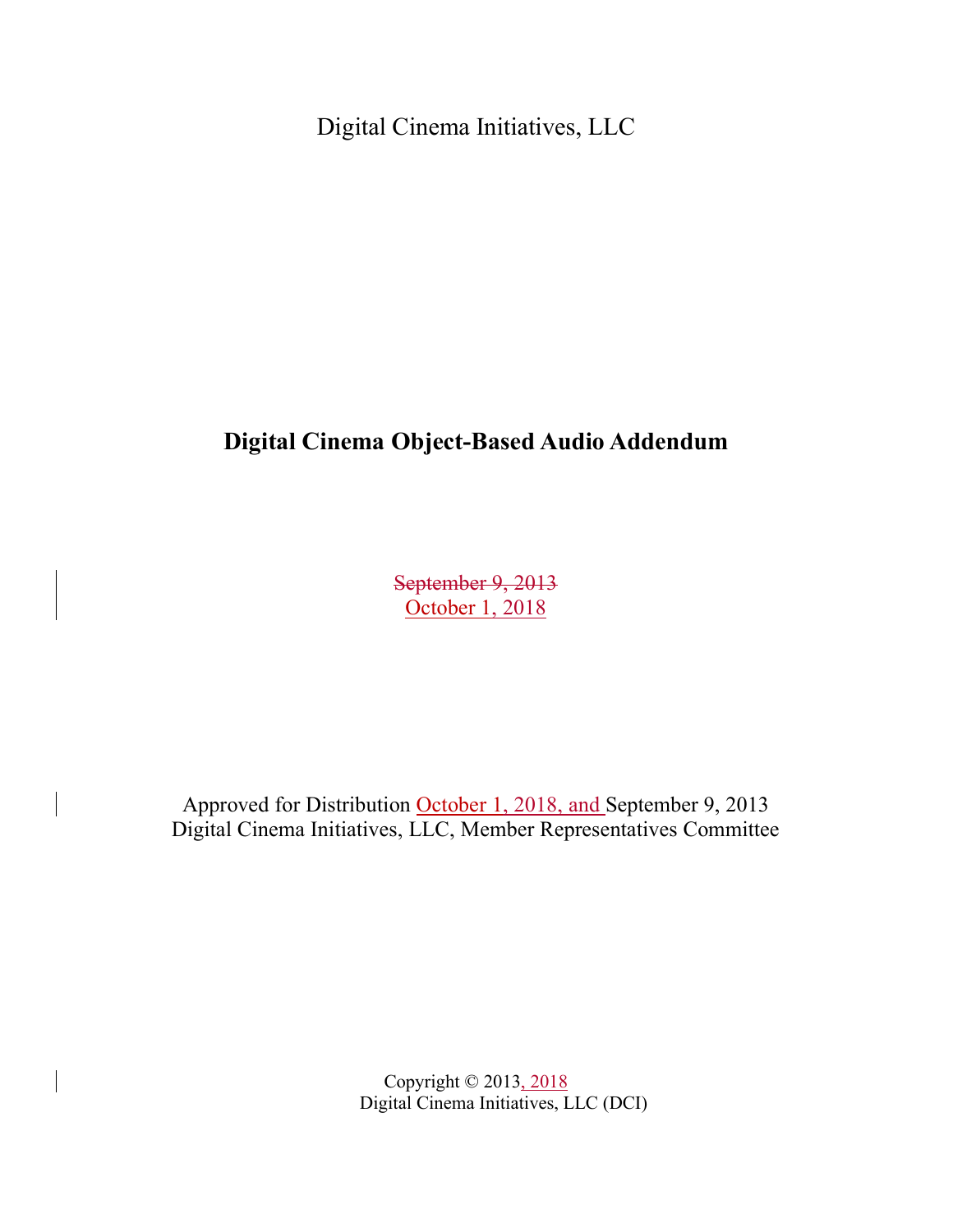# **NOTICE**

Digital Cinema Initiatives, LLC (DCI) is the author and creator of this specification for the purpose of copyright and other laws in all countries throughout the world. The DCI copyright notice must be included in all reproductions, whether in whole or in part, and may not be deleted or attributed to others. DCI hereby grants to its members and their suppliers a limited license to reproduce this specification for their own use, provided it is not sold. Others should obtain permission to reproduce this specification from Digital Cinema Initiatives, LLC.

This document is a specification developed and adopted by Digital Cinema Initiatives, LLC. This document may be revised by DCI. It is intended solely as a guide for companies interested in developing products, which can be compatible with other products, developed using this document. Each DCI member company shall decide independently the extent to which it will utilize, or require adherence to, these specifications. DCI shall not be liable for any exemplary, incidental, proximate or consequential damages or expenses arising from the use of this document. This document defines only one approach to compatibility, and other approaches may be available to the industry.

This document is an authorized and approved publication of DCI. Only DCI has the right and authority to revise or change the material contained in this document, and any revisions by any party other than DCI are unauthorized and prohibited.

Compliance with this document may require use of one or more features covered by proprietary rights (such as features which are the subject of a patent, patent application, copyright, mask work right or trade secret right). By publication of this document, no position is taken by DCI with respect to the validity or infringement of any patent or other proprietary right. DCI hereby expressly disclaims any liability for infringement of intellectual property rights of others by virtue of the use of this document. DCI has not and does not investigate any notices or allegations of infringement prompted by publication of any DCI document, nor does DCI undertake a duty to advise users or potential users of DCI documents of such notices or allegations. DCI hereby expressly advises all users or potential users of this document to investigate and analyze any potential infringement situation, seek the advice of intellectual property counsel, and, if indicated, obtain a license under any applicable intellectual property right or take the necessary steps to avoid infringement of any intellectual property right. DCI expressly disclaims any intent to promote infringement of any intellectual property right by virtue of the evolution, adoption, or publication of this document.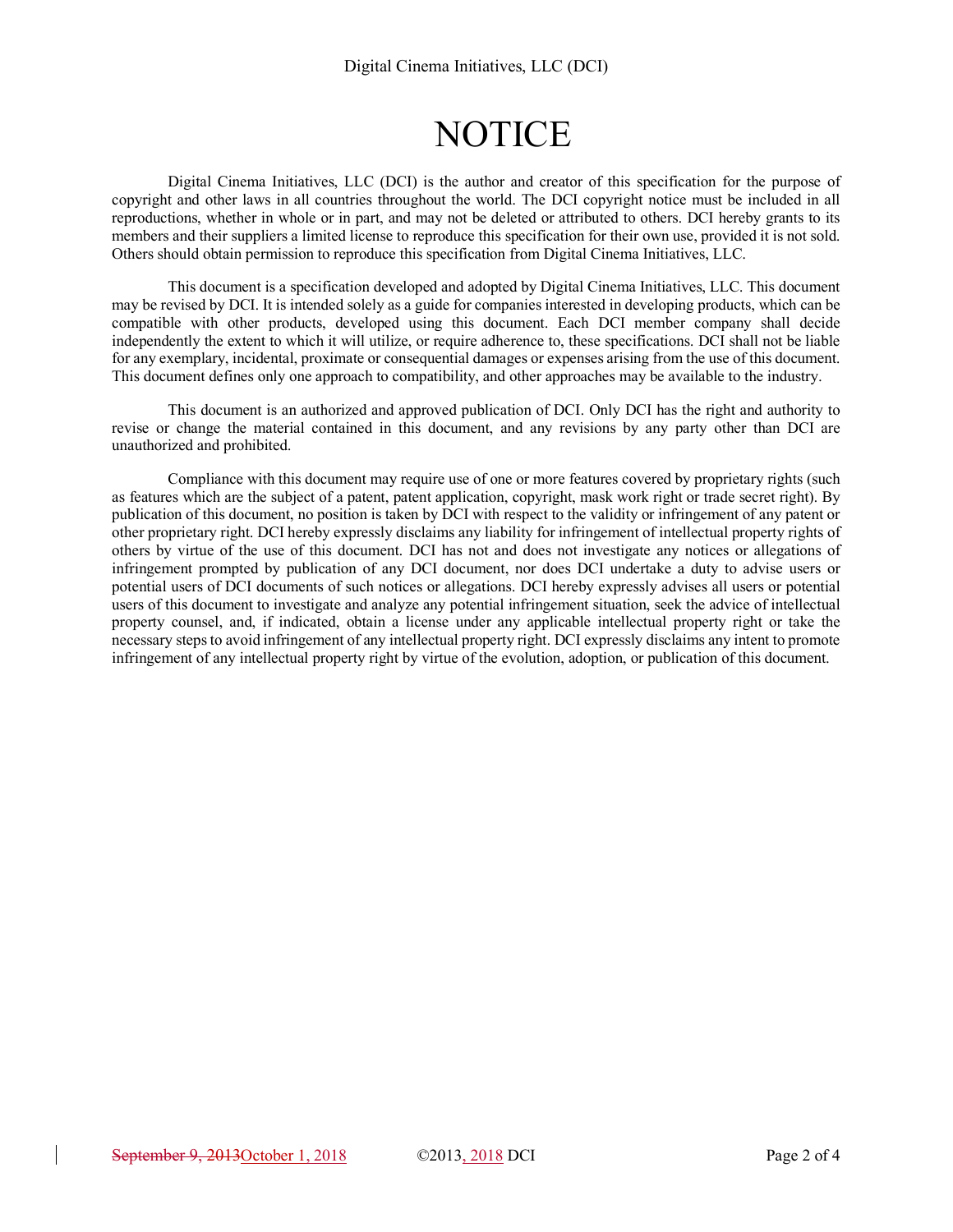# **Digital Cinema Object-Based Audio Addendum**

## **1. Introduction**

Object-based audio formats that utilize new methods for delivering audio essence to the theater have come to market. This document is a specification for packaging, distribution and theatrical playback of object-based motion picture D-Cinema audio content that exceeds the delivery capability of the Digital Cinema Package (DCP) audio track file as defined in DCI's *Digital Cinema System Specification* (DCSS)1.

This specification provides requirements that will assure interoperability of object-based audio content while maintaining the current DCSS compliant architecture and KDM structure, recognizing that the D-Cinema industry is necessarily constrained by an existing installed base of equipment.

The rendering of object-based audio into a specific sound reproduction format is proprietary to manufacturing companies and is not addressed in this document. *Though object-based audio rendering may be carried out differently by individual systems, it is required that said audio in the DCP be interoperable within all DCSS compliant architectures that support object-based audio.*

*This document shall be integrated into DCI's Digital Cinema System Specification.*

DCI continues to study the long-term needs for object-based audio content and may expand upon the parameters contained herein.

# **2. Object-Based Audio Essence Definition**

Object-Based Audio Essence (OBAE) is any audio essence that is comprised of both PCM audio essence and associated descriptive metadata, including temporal and spatial metadata. The associated descriptive metadata, combined with the audio essence to which it refers, allows the "object" to be reproduced from any desired location in the sound field and with the desired characteristics.

# **3. Requirements for DCSS Compliance**

The following five sections establish the requirements to assure interoperability with and continued compliance to this DCSS.

### **3.1. Essence Format**

*The OBAE shall be represented in a common format standardized by SMPTE2 that is interoperable with the DCSS architecture.conform to SMPTE ST 2098-2 Immersive Audio Bitstream* 

 <sup>1</sup> *Digital Cinema System Specification, Version 1.32 with Errata as of 30 August 2012 Incorporated*, approved 10 October 201227 June 2018.

<sup>&</sup>lt;sup>2</sup> Society of Motion Picture and Television Engineers.